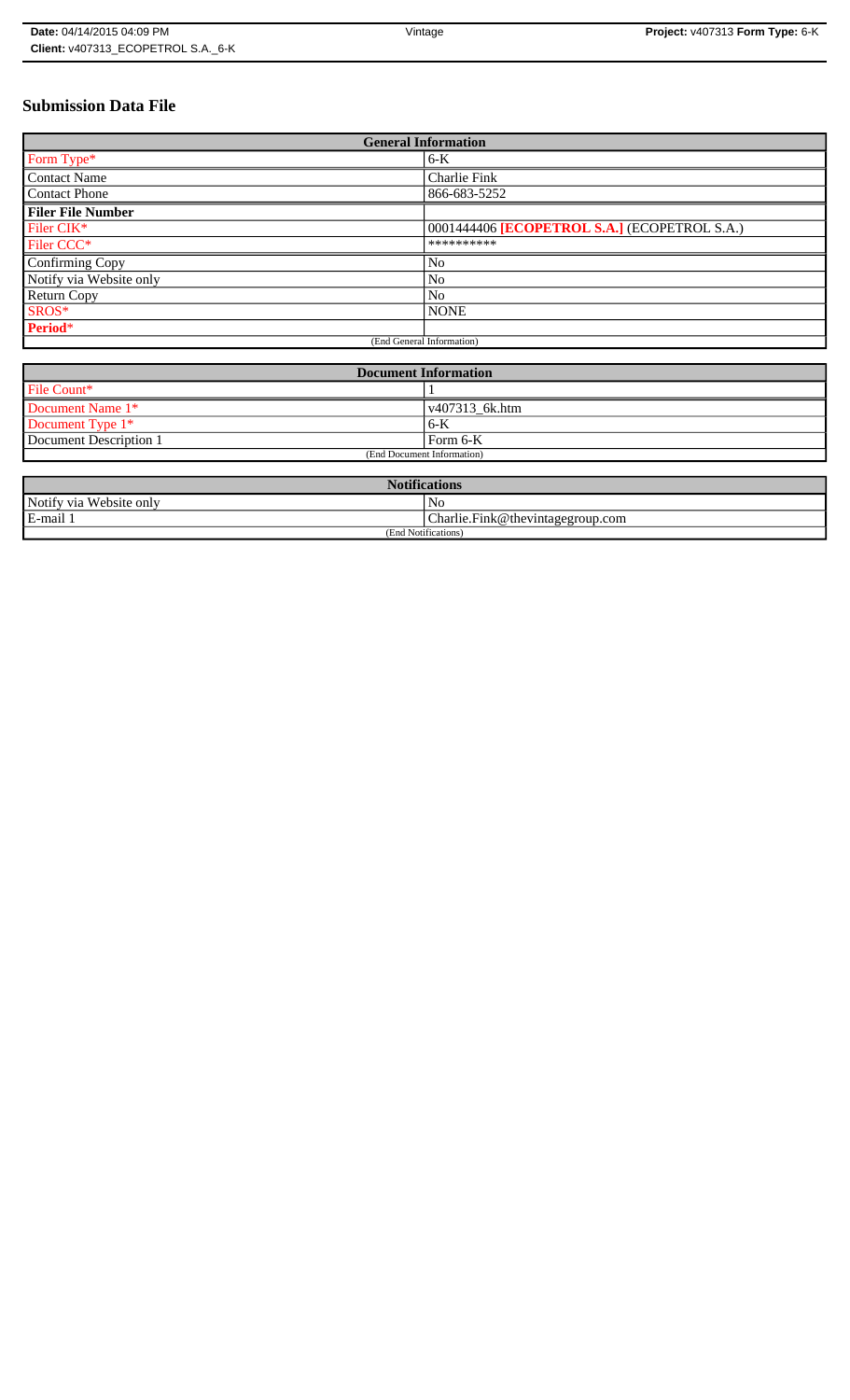### **UNITED STATES SECURITIES AND EXCHANGE COMMISSION Washington, D.C. 20549**

## **FORM 6-K**

### **REPORT OF FOREIGN PRIVATE ISSUER PURSUANT TO RULE 13a-16 OR 15d-16 UNDER THE SECURITIES EXCHANGE ACT OF 1934**

For the month of April, 2015 Commission File Number 001-34175

ECOPETROL S.A.

(Exact name of registrant as specified in its charter)

N.A.

(Translation of registrant's name into English)

COLOMBIA

(Jurisdiction of incorporation or organization)

Carrera 13 No. 36 – 24

 (Address of principal executive offices) BOGOTA – COLOMBIA

Indicate by check mark whether the registrant files or will file annual reports under cover of Form 20-F or Form 40-F.

Form 20-F  $\boxtimes$  Form 40-F  $\Box$ 

Indicate by check mark if the registrant is submitting the Form 6-K in paper as permitted by Regulation S-T Rule 101(b)(1)

Yes $\square$  No  $\square$ 

Indicate by check mark if the registrant is submitting the Form 6-K in paper as permitted by Regulation S-T Rule 101(b)(7)

Yes □ No ⊠

Indicate by check mark whether the registrant by furnishing the information contained in this form is also thereby furnishing the information to the Commission pursuant to Rule 12g3-2(b) under the Securities Exchange Act of 1934.

## $Yes \Box No \boxtimes$

If "Yes" is marked, indicate below the file number assigned to the registrant in connection with Rule  $12g3-2(b)$ : 82- N/A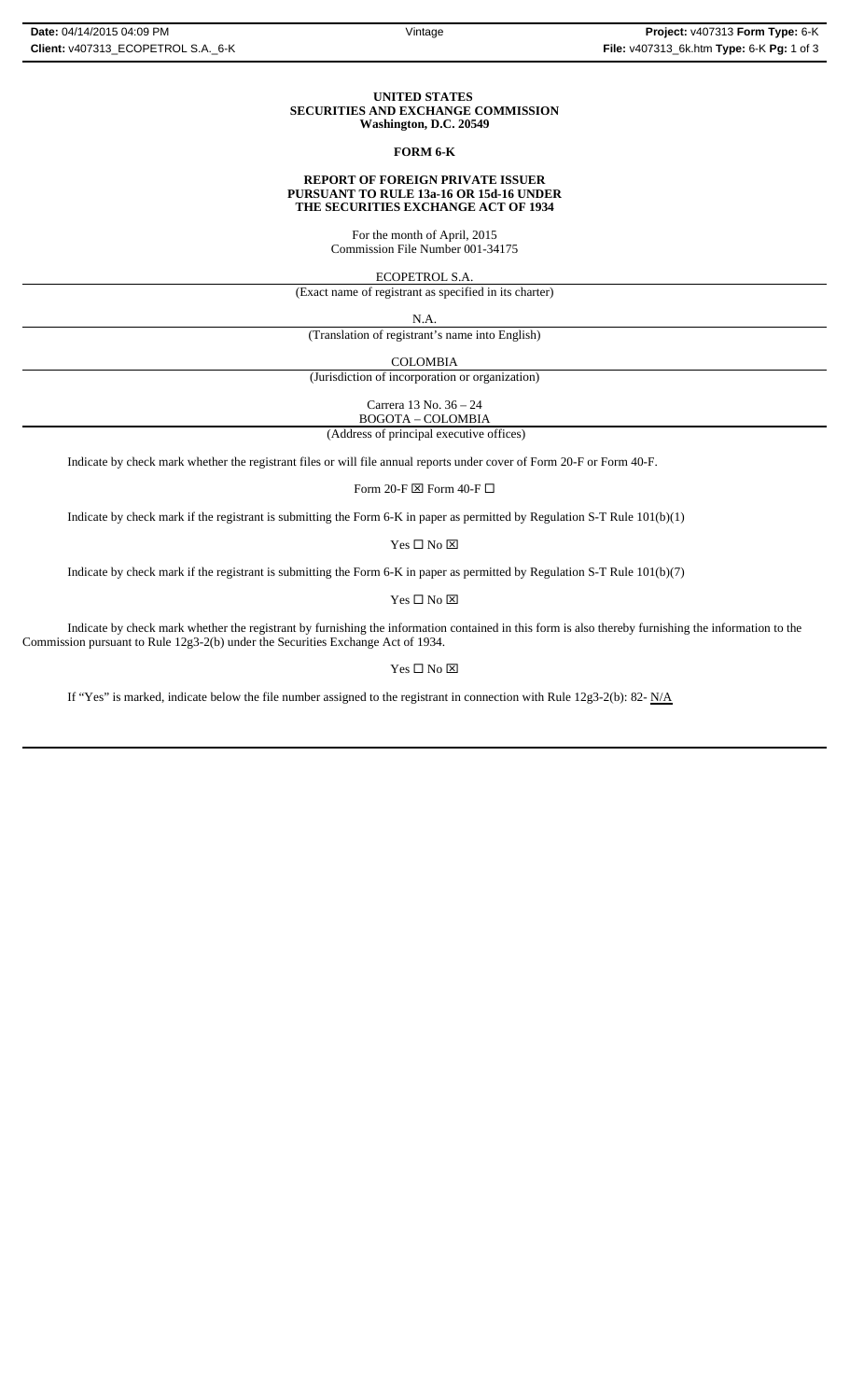## **Ecopetrol Reports on the Authorization Received from the Ministry of Finance and Public Credit**

Ecopetrol S.A. (BVC: ECOPETROL; NYSE: EC; TSX: ECP) hereby reports that, as part of the procedures required for keeping available debt alternatives to finance its investment plan, it has obtained authorization from the Ministry of Finance and Public Credit, pursuant to Resolution 0928 of April 10, 2015, to arrange for debt issuances in international capital markets in an aggregate amount of up to three-billion one-hundred-and-seventy-five million dollars (US\$3,175,000,000).

This authorization in itself does not constitute an issuance of securities or a financing operation. Therefore, Ecopetrol must complete in due course all of the necessary approval procedures with the Ministry of Finance and Public Credit, as well as Ecopetrol's own Board of Directors, before any debt issuance may be covered by this authorization.

This announcement is not an offer for sale of or a solicitation of any offer to buy any securities of Ecopetrol in any transaction. If and when issued, the securities will not be registered under the US Securities Act of 1933, as amended (the "Securities Act"). The securities may not be offered or sold in the United States absent registration with the US Securities and Exchange Commission or pursuant to an applicable exemption from the registration requirements of the Securities Act and applicable securities laws.

#### **Bogotá D.C., April 14, 2015**

*Ecopetrol is the largest company in Colombia and is an integrated oil and gas company; it is among the top 40 oil companies in the world and among the top four oil companies in Latin America. Besides Colombia – where it generates over 60% of the national production – it has exploration and production activities in Brazil, Peru, the US (Gulf of Mexico) and Angola. Ecopetrol owns the largest refinery in Colombia, most of the pipeline and multi-product pipeline network in the country, and is significantly increasing its participation in bio-fuels.* 

*This release contains statements that may be considered forward looking statements within the meaning of Section 27A of the U.S. Securities Act of 1933 and Section 21E of the U.S. Securities Exchange Act of 1934. All forward-looking statements, whether made in this release or in future filings or press releases or* orally, address matters that involve risks and uncertainties, including in respect of the Company's prospects for growth and its ongoing access to capital to fund *the Company's business plan, among others. Consequently, changes in the following factors, among others, could cause actual results to differ materially from those included in the forward-looking statements: market prices of oil and gas, our exploration and production activities, market conditions, applicable regulations, the exchange rate, Ecopetrol's competitiveness and the performance of Colombia's economy and industry, to mention a few. We do not intend, and do not assume any obligation to update these forward-looking statements.*

**For further information, please contact:** 

**Investor Relations Director (A)** Claudia Trujillo Phone: +571-234-5190 e-mail: investors@ecopetrol.com.co

**Media Relations (Colombia)**  Jorge Mauricio Tellez Phone: + 571-234-4329 Fax: +571-234-4480 e-mail: mauricio.tellez@ecopetrol.com.co